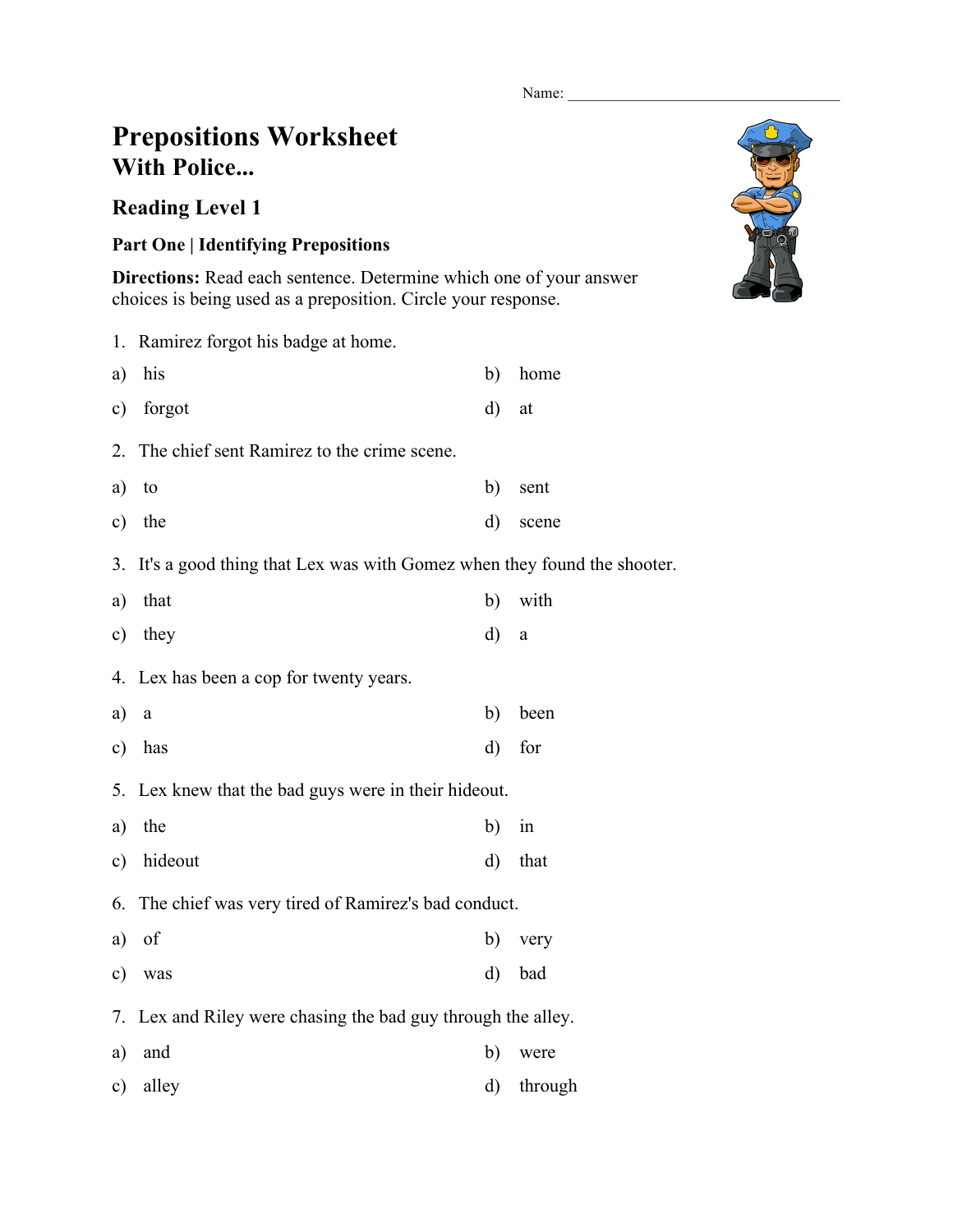|                                                      | 8. Gomez would not stop chasing the bad men until they were all behind bars. |    |                 |  |  |  |  |  |  |
|------------------------------------------------------|------------------------------------------------------------------------------|----|-----------------|--|--|--|--|--|--|
| a)                                                   | all                                                                          | b) | not             |  |  |  |  |  |  |
| c)                                                   | behind                                                                       | d) | were            |  |  |  |  |  |  |
|                                                      | 9. Lex threw the cat burglar against the wall and read him his rights.       |    |                 |  |  |  |  |  |  |
| a)                                                   | and                                                                          | b) | against         |  |  |  |  |  |  |
| $\mathbf{c})$                                        | his                                                                          | d) | threw           |  |  |  |  |  |  |
| 10.                                                  | The chief wasn't warm or sweet so he took his coffee cold and without sugar. |    |                 |  |  |  |  |  |  |
| a)                                                   | without                                                                      | b) | SO <sub>1</sub> |  |  |  |  |  |  |
| c)                                                   | or                                                                           | d) | wasn't          |  |  |  |  |  |  |
| Gomez found the suspect hiding under her bed.<br>11. |                                                                              |    |                 |  |  |  |  |  |  |
| a)                                                   | her                                                                          | b) | bed             |  |  |  |  |  |  |
| $\mathbf{c})$                                        | under                                                                        | d) | hiding          |  |  |  |  |  |  |
|                                                      | 12. Lex couldn't finish his work before lunch.                               |    |                 |  |  |  |  |  |  |
| a)                                                   | lunch                                                                        | b) | couldn't        |  |  |  |  |  |  |
| $\mathbf{c})$                                        | his                                                                          | d) | before          |  |  |  |  |  |  |
|                                                      | 13. The cat burglar jumped over the fence and kept running.                  |    |                 |  |  |  |  |  |  |
| a)                                                   | over                                                                         | b) | and             |  |  |  |  |  |  |
| c)                                                   | The                                                                          | d) | kept            |  |  |  |  |  |  |
|                                                      | 14. Lex lost all hope for solving the case once the robber had escaped.      |    |                 |  |  |  |  |  |  |
| a)                                                   | all                                                                          | b) | had             |  |  |  |  |  |  |
| $\mathbf{c})$                                        | once                                                                         | d) | for             |  |  |  |  |  |  |
|                                                      | Lex acted bravely during the chase but the bad guy escaped.<br>15.           |    |                 |  |  |  |  |  |  |
| a)                                                   | but                                                                          | b) | during          |  |  |  |  |  |  |
| c)                                                   | chase                                                                        | d) | the             |  |  |  |  |  |  |
| 16.                                                  | Lex knew that if he wasn't careful, clues would slip between the cracks.     |    |                 |  |  |  |  |  |  |
| a)                                                   | if                                                                           | b) | slip            |  |  |  |  |  |  |
| c)                                                   | between                                                                      | d) | that            |  |  |  |  |  |  |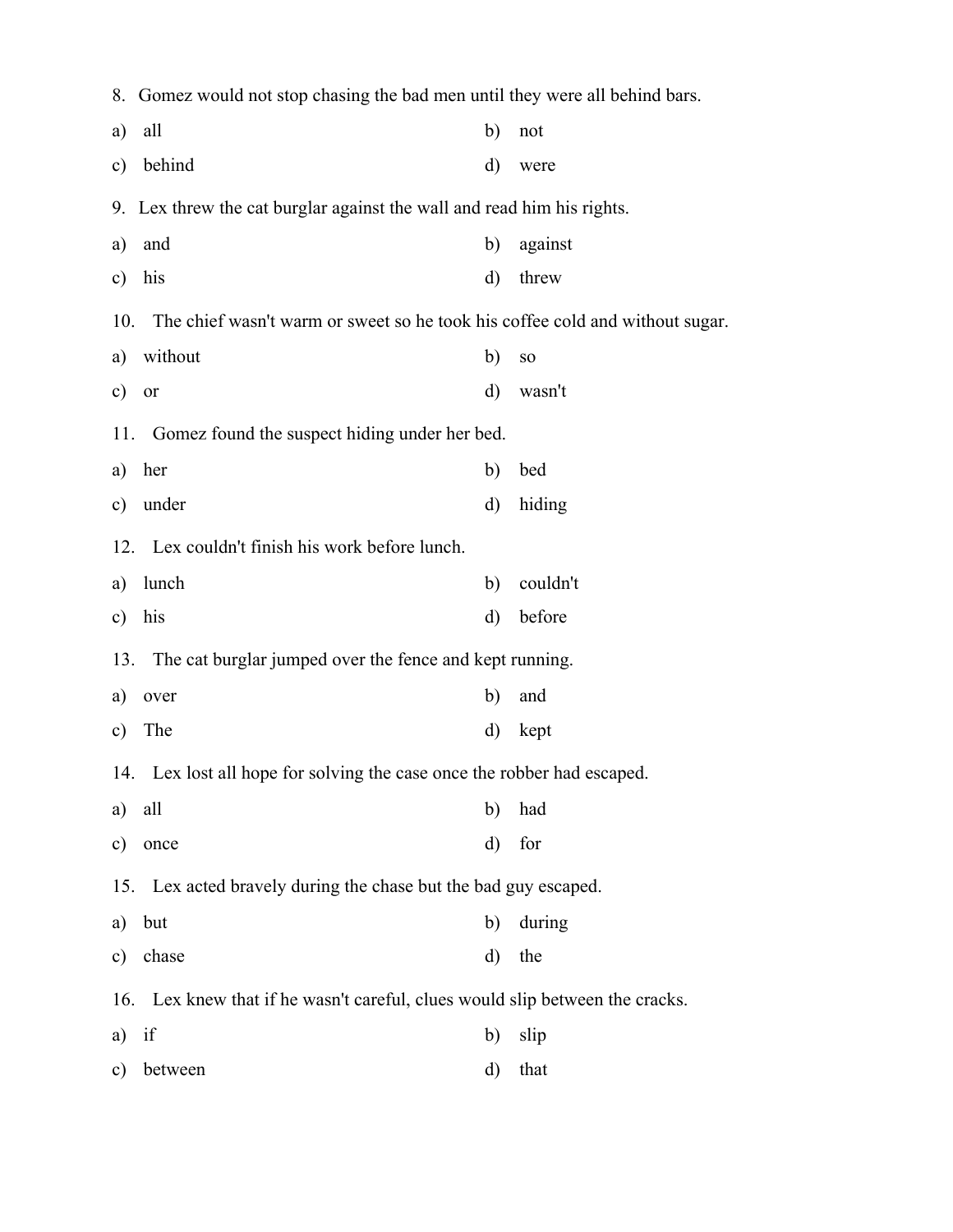17. Lex heard five or six gunshots and ran toward them. a) or b) and c) toward d) them 18. Lex jumped into the fight so that he could protect the hostage. a) so b) he c) could d) into 19. Lex and Gomez got their pistols from the supply room. a) from b) got c) the d) their 20. Ramirez seems brave but he is really afraid of bugs. a) but b) of c) seems d) is 21. Lex looked for clues that might help him solve the crime. a) might b) that c) him d) for 22. Lex was having trouble sleeping at night. a) was b) having c) at d) night 23. Gomez read the robber his rights and then threw him into the police car. a) into b) car c) then d) his 24. The robber sat before the judge and wept. a) sat b) and c) before d) the